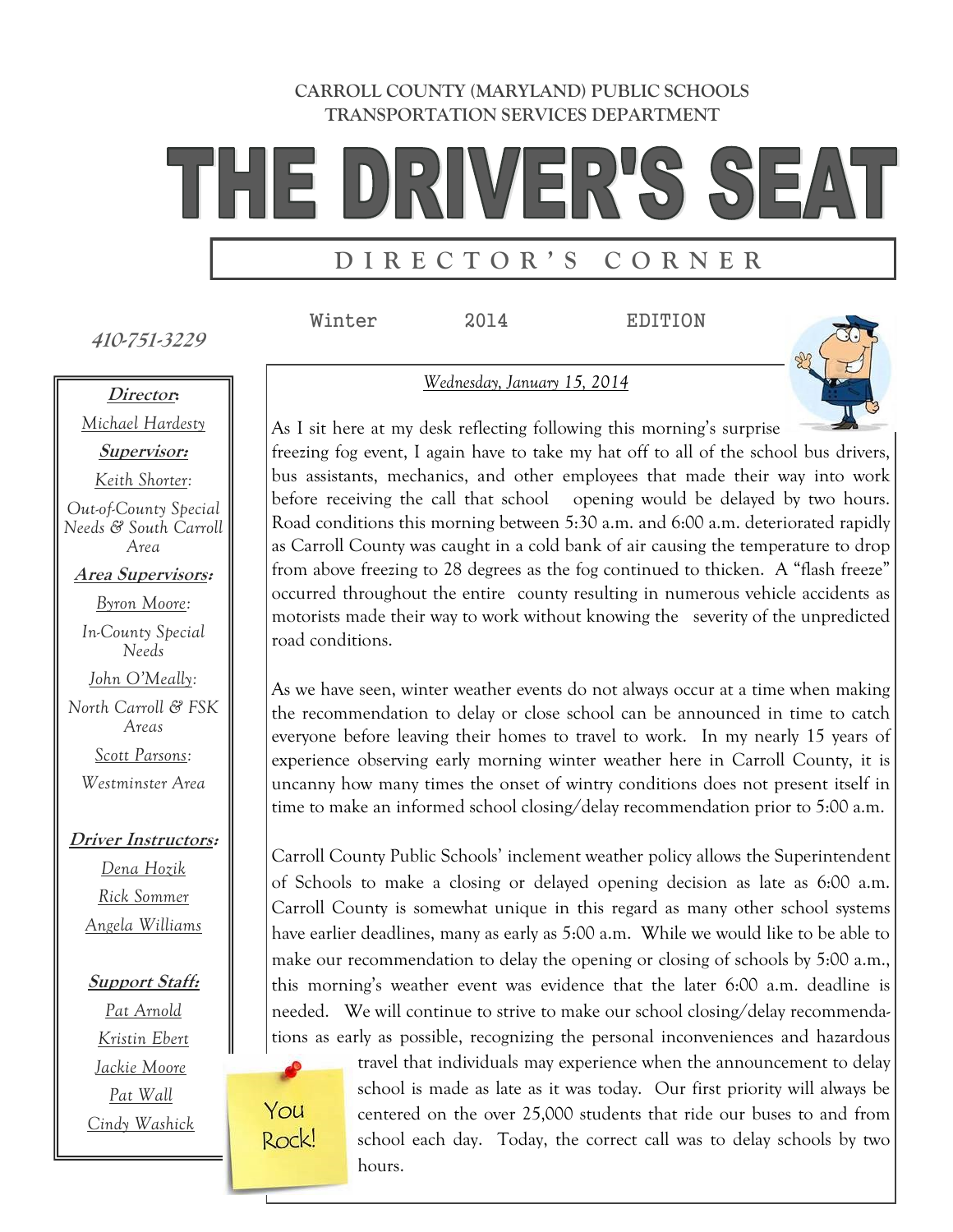## **What to KNOW About Driving in the SNOW**

**Organize before you drive:** The night before a forecasted weather event, make sure you park your bus in an uncompromised position. Your long driveway may not be salted before the roads you will be traveling. Make sure you can get out if school is on time. In the morning, check the weather report and the road surface yourself. During your pre-trip, make sure your wipers are working properly and that you have plenty of washer fluid. While warming up your vehicle make sure the window defrosters are also working properly.

**On your route:** Start your trip earlier than usual in order to be at the first pupil pick-up point on time. Slow down gradually and avoid aggressive braking or steering. Signal upcoming stops by tapping the brake pedal to make the brake lights blink. Head lights should always be on regardless of weather conditions. Turn on the strobe lights when weather conditions warrant. If unsure of road conditions (i.e. snow drifts, ice, etc.) during your route, stop, secure your bus and call TSD. Practice defensive driving techniques by increasing your following distance and giving way to others. Turns may be more difficult when snow banks limit visibility and turning radius. Warn students to stay off of snow banks while waiting for and exiting the bus. Remember that slick surfaces exaggerate any movement. If you brake too hard, turn too hard or drive too fast, you can go into a skid.

#### **If you start to skid**:

- Take your foot off the brake and begin turning in the direction of the skid.
- If you turn too far, the school bus may skid in the opposite direction.
- Turn gently the other way, again in the direction of the skid.

Remember to clean up any water in your bus at the end of your evening run; this will make your life a lot easier the next morning. It's easier to clean up water than to deal with ice in the morning.

**During limited visibility**: When driving during limited visibility keep your lights on low beam. Turn on your strobe light and/or your 4-way yellow hazard lights. Always establish and maintain a safe following distance. Instead of the usual distance of 2 seconds from another vehicle, keep your distance at 4 seconds or more. Follow the center painted line and the painted lines on the side of the road. You may want to sound your horn periodically to warn other motorists. Always call TSD when you are in a situation that has slowed your progress and may be making you run late. Always drive defensively with the attitude that other drivers on the road my not be as well trained and as professional as you!



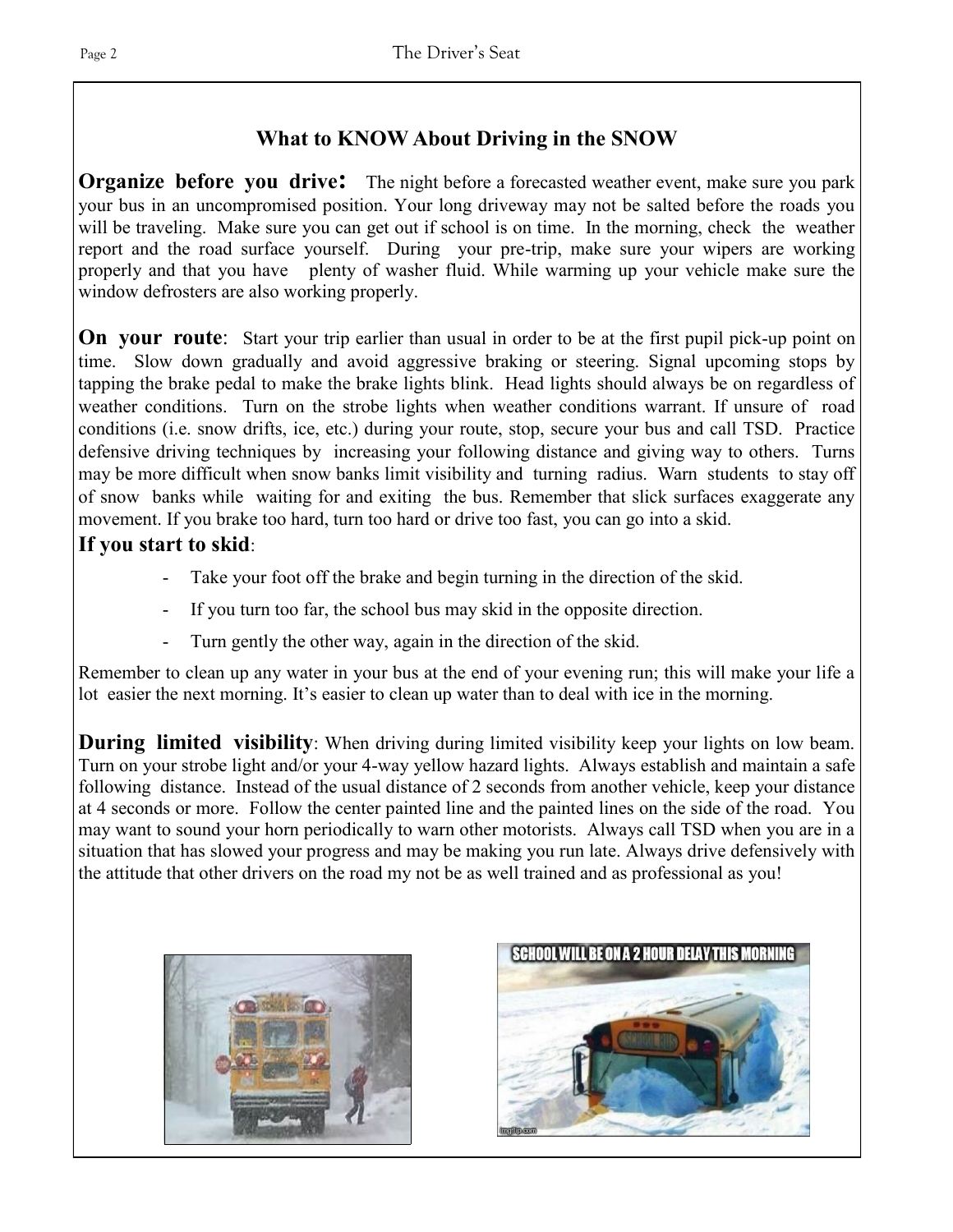## **March Manifest and Stop Sheet Information**

The bus route manifest, which is completed by the driver and signed by the contractor, is a snapshot of a daily run completed by each bus. The information contained therein is reviewed by the administrator for the area of the first school. Please make sure the information on the manifest is complete and clearly readable. The stop sheet, which is completed at the same time, is also one of the most important pieces of information that The Transportation Services Department has about a bus. The times provided need to be accurate. The March stop sheets are used to prepare for summer routing. The March stop sheet provides a place to record **5 th graders who will be moving to middle school, 8th graders moving to high school and 12th graders who will no longer be riding the bus.** Please take the time in the next month or so to make sure the 5th, 18th, and 2th grade student information is accurate. This information makes it much easier for student's bus stops to move with them to the next school level. If you know the bus number of the next school to which your students are moving, you could also make a note in the margin to which bus your  $5<sup>th</sup>$  and  $8<sup>th</sup>$  grade students will be moving in the fall.

## **Steer Clear of Bad Driving**

It is estimated that every two minutes a typical driver makes 400 observations, 40 decisions, and one mistake while driving. That is why it is important to never assume that other drivers will make the right decision. In fact, it is a good rule of thumb to expect the worst-case scenario and plan your movements knowing that the other driver will not slow down, yield, move out of your way, or let you merge. Another important way you can steer clear of bad drivers is to constantly observe and scan your surroundings. By using your peripheral vision and your mirrors, you can pick up on signals that a driver might make a dangerous decision. Some indicators to be aware of are the speed of the vehicle and the angle of its wheels as they might suggest the driver's intentions. Also be aware of distracted drivers or drivers who are, eating or drinking, using cell phones, grooming, reading, or are otherwise not focused on their driving. The earlier you notice roadway hazards and the bad driving of others around you, the more time you allow yourself to react and reposition n your vehicle safely. While you can't control the driving of others, you can control your own. Drivers who learn to expect bad decisions from other drivers and steer clear of trouble can often avoid dangerous last minute maneuvers. Always be prepared for the unexpected. Never hurry through your routine. Slowly navigate through traffic lights, stop signs, loading zones and schools. Ask yourself, how safe is my driving? Hopefully the answer is SAFE.

**What happened when a red ship crashed into a blue ship?**



\*\*See Page eight for the answer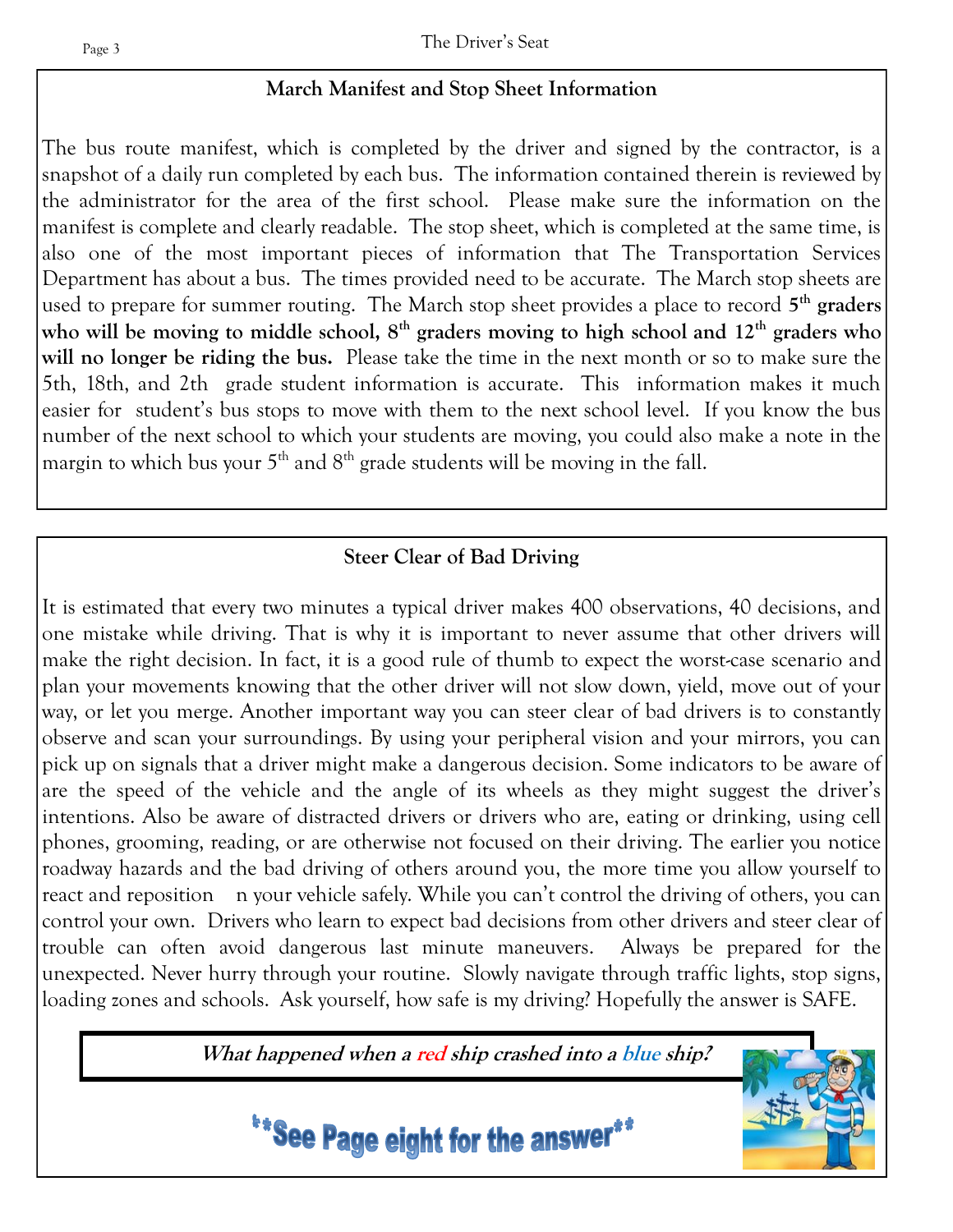## Driver Training Reinforcement

**REAR DOOR** - Please make sure that there are no book bags in the aisle blocking the rear emergency door at any time. Trash cans may not block the rear emergency door. Please keep the aisles clear at all times.

**LOADING/UNLOADING STUDENTS -** When activating red school lights, the bus must be at a COMPLETE STOP. When deactivating the red school lights, check the lights, stop signs and crossing arm to make sure they are completely deactivated before moving the bus, especially if the bus is equipped with an air door. Some buses may take a few seconds for the red school lights, stop signs and crossing arm to deactivate, even though the door has closed. The bus should **NOT MOVE.**

**TRAVEL IN THE SLOW LANE -** unless you are making a left turn ahead.

**MIRRORS -** need to be adjusted PRIOR to taking the bus on the road. Mirror grids are at all high school parking lots if you need assistance adjusting them. Improper mirror adjustments are a contributing factor in many bus accidents.

**DOT CARDS/PHYSICALS**- MVA should have been notified of your self-certification/ physical expiration date. Remember to carry your DOT card along with your CDL license at ALL times. You may e-mail any questions to Dena Hozik at: dmhozik@carrollk12.org.

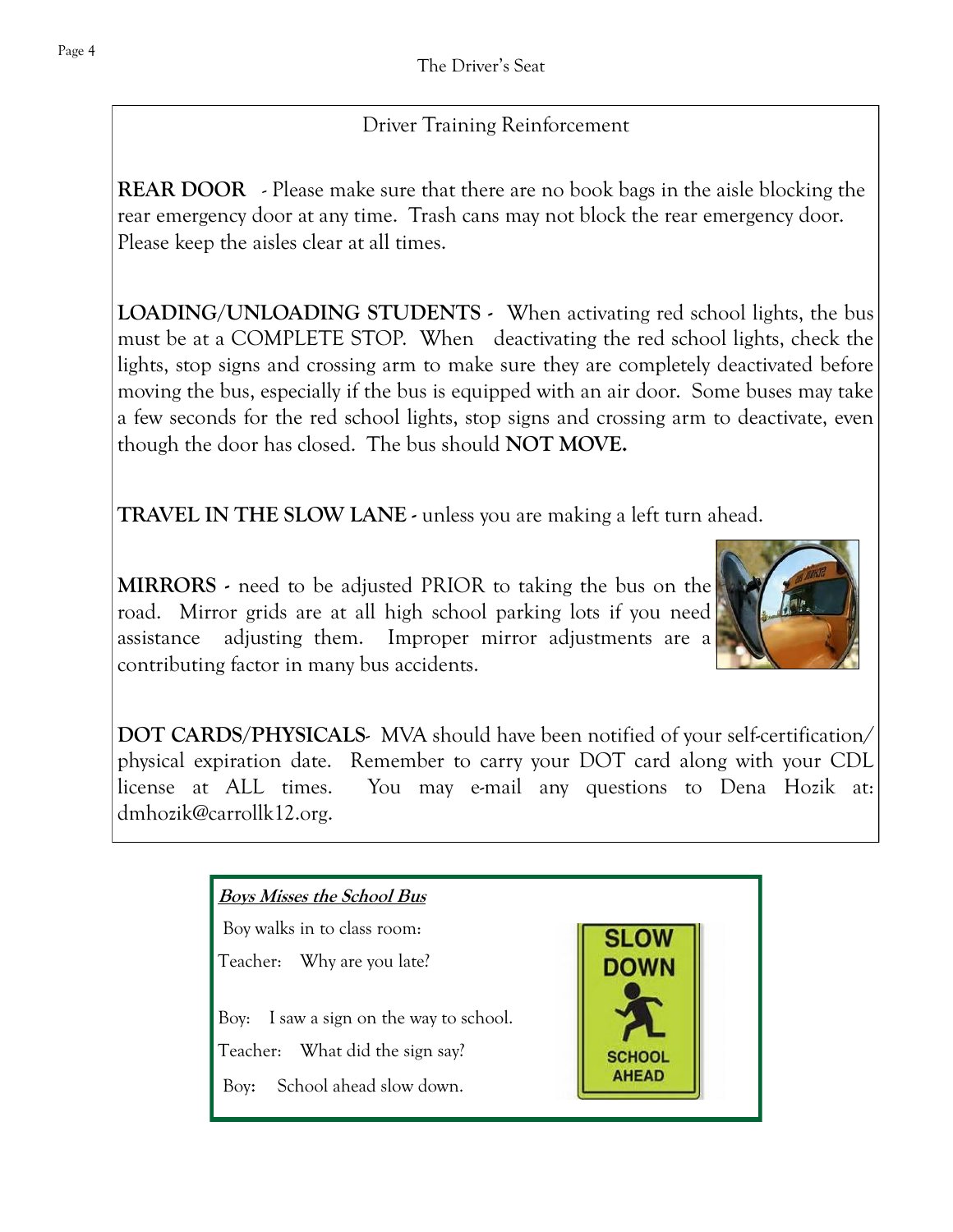### WAVING ON BUS DRIVERS — COURTESY OR HAZARD?

During the past several months, The Transportation Services Department has become aware of an extremely unsafe practice in which a small number of our drivers have been participating. During pre-service and in-service training, drivers are trained to NEVER wave on other drivers as a courtesy. Examples of this are waiving other buses through intersections and stop signs, or allowing cars or buses to pass a stopped bus, while preparing to load or unload students.

The most hazardous practice of which we have become aware is delaying the activation of the red school lights to allow other vehicles or buses to legally pass a school bus. This practice is extremely unsafe and can result in dire consequences. Children waiting at bus stops are expecting bus drivers to follow their normal routine. When a school bus driver approaches their bus stop, the children correctly assume the red school lights will be activated when the bus reaches the stop location. If a driver delays this process by holding the amber school lights on to allow another vehicle or school bus to pass, the child may cross the road to approach the bus. As this occurs, the vehicles that were allowed to pass the school bus, put the crossing children in extreme danger. The school bus driver would be held responsible should the unthinkable happen with a child being struck by the passing vehicle.

Please obey your training and the law in order to avoid a potential tragedy. Also, please be aware that if a driver is observed allowing this "courtesy" to other vehicles, that driver will be subject to disciplinary action.



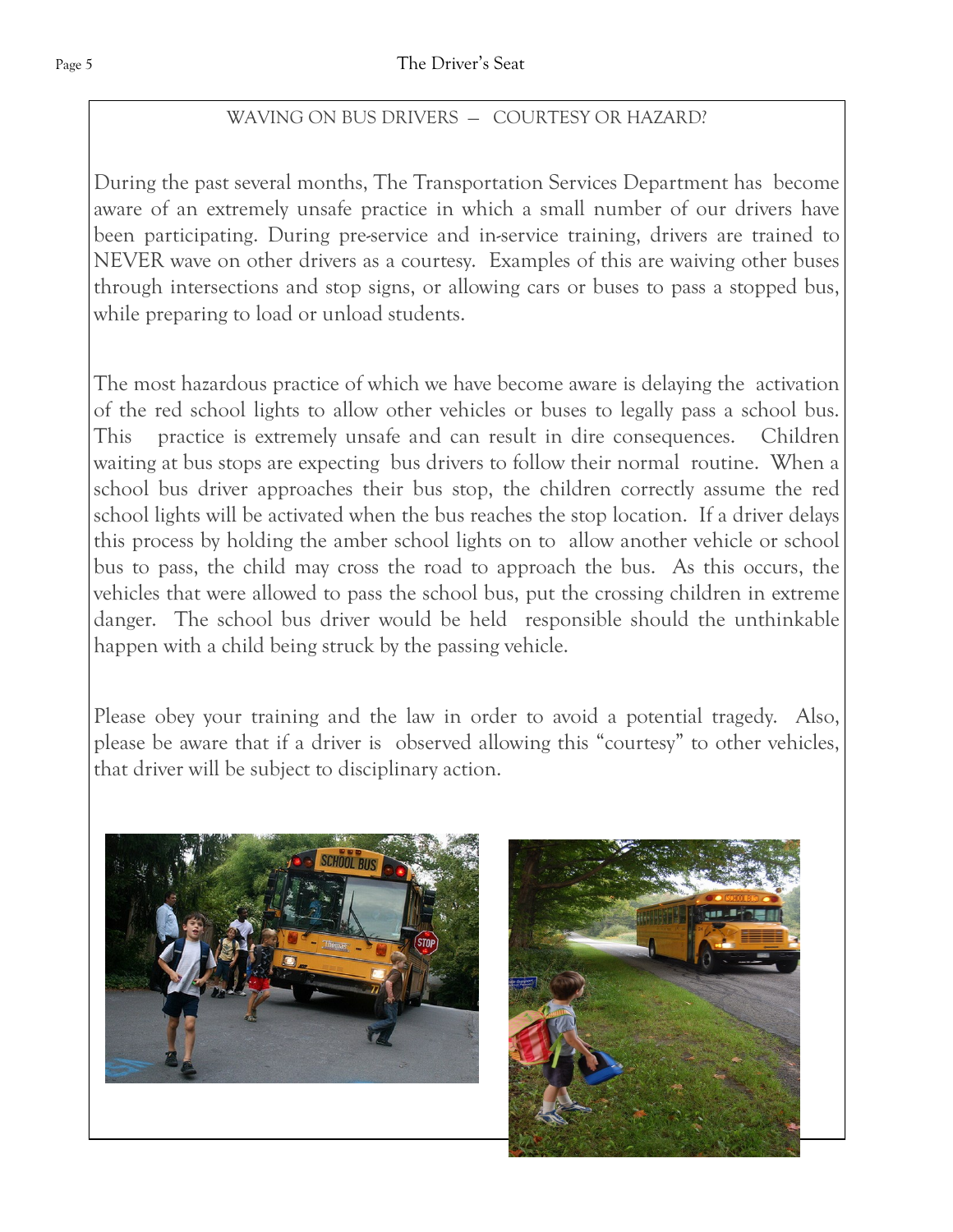## **Qs and As From Special Ed**

As the new year continues to unfold, many old and new situations and questions re-surface. New and veteran drivers and assistants of special education bus transportation, and family members are experiencing the "little yellow bus" for the first time and sometimes need guidance over certain situations. Some of these situations and questions have been brought to our attention and we would like to share with you a couple of those:

## **Q. Should all special needs students be picked up curb to curb?**

- A. It is our intent to pick up these students as close to the home/daycare as possible; but, there are limits to the areas that the bus can service:
	- Buses are not allowed to travel on private driveways. (few exceptions)
	- Buses cannot travel on dirt roads.
	- Buses must use only public roads. Private roads/common use driveways are not to be used (most of these roads have a white name sign, not the standard green used for public roads.) (few exceptions)
	- Buses should not be in commercial parking lots. (few exceptions)
	- Any exception must be approved by The Transportation Services Department.

## **Q. Who determines what type of equipment is needed for a special needs child to be used when riding the bus?**



A. The I.E.P. (Individual Education Plan) team makes all the decisions regarding the education, school site, and relative services a student would need to be successful going to and from school and at school. The team is made up of educators, parents, student, a school psychologist and any other person involved with the student's education. Once it is

determined by this team that a child needs special education transportation, the team then determines if any additional equipment is necessary for a safe ride. All Carroll County special education buses are equipped with seat belts and should be worn by the students. Some students may need a car seat because of their size, age, or difficulties sitting. Some students may need to use a safety vest to help them sit up or stay in their seats. Students that use a wheelchair need the lift to help them on and off the bus.

Children learn what they live: If they live with ridicule, they learn to be shy. If they live with tolerance, they learn to be patient. If they live with praise, they learn to appreciate. BY Dorothy Law Nolte, Ph.D.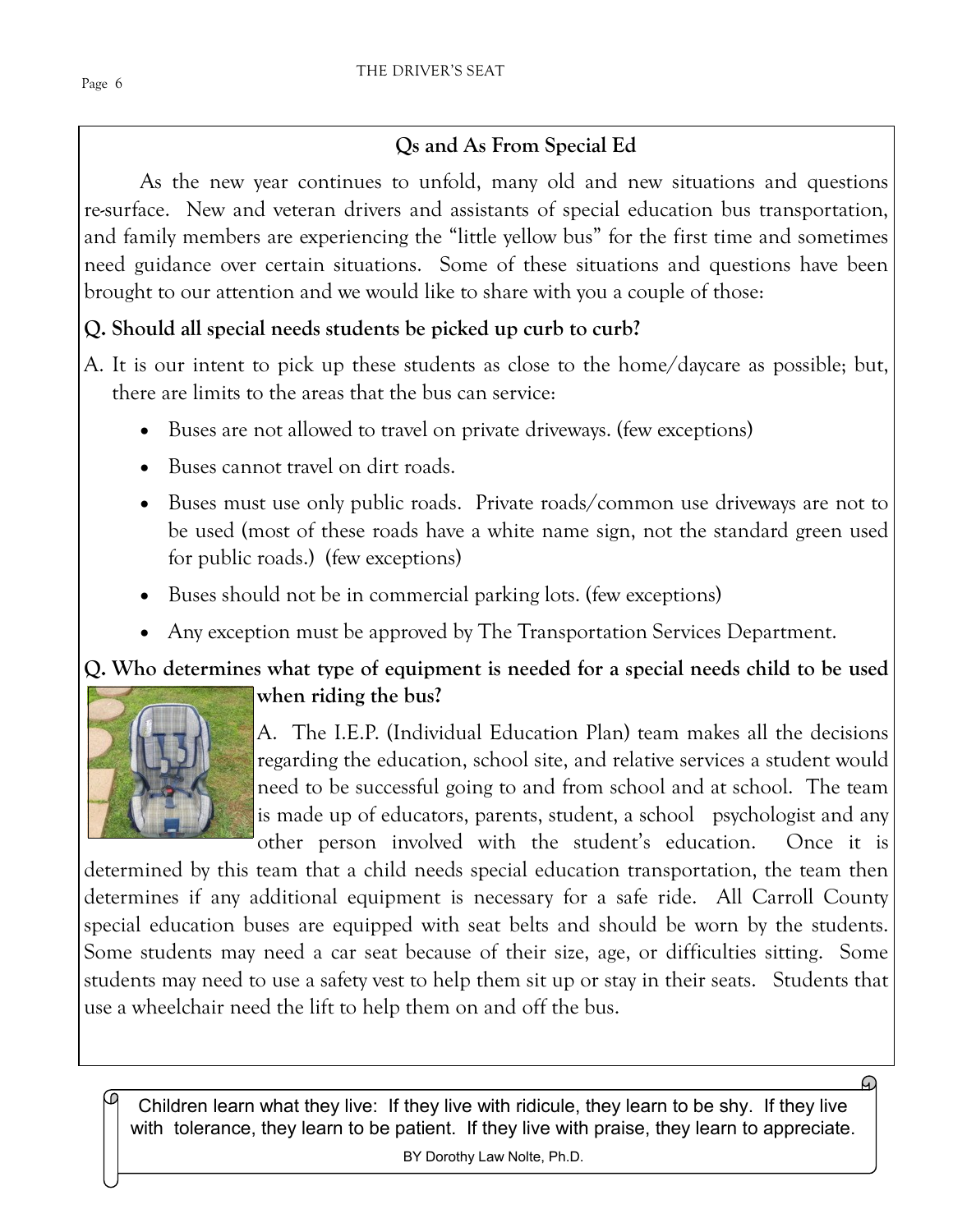

#### **HISTORY OF THE SCHOOL BUS**

Did you ever wonder about the origins of the school bus? The first school bus was horse-drawn and introduced in 1827 by George Shillibeer for a Quaker school at Abney Park in Stoke Newington, London, and designed to carry 25 children. The earliest school buses were

referred to as "school hacks," "school trucks," or "kid hacks." "Hack" was a term used for certain types of horse-drawn carriages; and, Wayne Works, founded in 1837, was the company who made horse-drawn carriages. Early school buses primarily served rural areas where it was deemed impractical for young students to walk the distances necessary to get back and forth from school on their own. Sometimes they were no more than a truck with a tarpaulin stretched over the bed.

In 1914, Wayne Works dropped a wooden "kid hack" onto an automobile chassis, creating a predecessor to the modern motor school bus. Passengers sat on perimeter seating facing the center rather than the front of the bus. Entry and egress was through a door at the rear, a design begun in non-motorized days so as not to startle the horses (a possible precursor to the rear emergency door). Although Gillig Brothers had invented and patented the standard canvas curtain design, Wayne Works was one of the earliest school bus companies to offer glass in place of the standard canvas curtains in the passenger area. The design was known as the "California top" and featured a slightly curved reinforced metal roof with windows separated by pillars. Each window was adjustable using a latching mechanism.

In April of 1939, Dr. Frank W. Cyr, a professor at Columbia University in New York organized a meeting to establish national school bus construction standards which included yellow body paint for school buses. Later becoming known as "National School Bus Chrome Yellow," the color was selected because black lettering on that hue was easiest to see in the semi-darkness of early morning and late afternoon. During the seven-day conference, funded by a \$5,000 Rockefeller Foundation grant, a total of 45 standards were created, including specifications regarding body length, ceiling height and aisle width. It included transportation officials from each of the then 48 states as well as specialists from school bus manufacturing and paint companies.

Transit-style buses—those with a flat front end—were manufactured in the 1930's by Wayne Works, Crown Coach and Gillig Brothers and are today known as Type D school buses. Crown Coach built the first heavy-duty, high-capacity, transit-type school coach in 1932 and named it the "Super Coach". As a result of the "Baby Boom", the use of the transit-style school bus sky rocketed during the mid 1950's. In 1959 Gillig Brothers introduced the rear-engine, dieselpowered school bus. The C-180 Transit Coach became the most popular rear-engine transit-style school bus. In 1950, Albert L. Luce, founder of the Blue Bird Body Company, developed a transit-style design which evolved into the company's All-American, the oldest Type D product line among current manufacturers. However, the conventional Type C design with a truck-type hood and front end, would continue to dominate U.S. school bus manufacturing throughout the end of the 20th century.

By the mid 1940's, most states had traffic laws requiring motorists to stop for school buses while children were loading or unloading. Around 1946, possibly the first system of traffic warning signal lights on school buses was used in Virginia; it was comprised of sealed-beam headlamps with red rather than colorless glass lenses. A motorized rotary switch applied power alternately to the red lights mounted at the left and right of the front and rear of the bus. In the 1950's, states began to specify a mechanical stop arm which the driver would swing out from the left side of the bus to warn traffic of a stop in progress. Today, regulations specify the stop arm to be a double-faced regulation octagonal red stop sign at least 45 cm. with white border and uppercase legend. Many North American States call for school bus yellow retro-reflective conspicuity tape on the sides and rear of buses to mark their length, width and height. Some states, as well as school districts call for strobe lights on the roof. Starting in 1977, safety standards for structural



integrity were required. Safety standards for school bus rollover protection, body strength passenger seating and crash protection and fuel system integrity were all implemented in April of 1977. During the past decade cameras have become common equipment installed inside school buses, primarily to monitor and record passengers' behavior.

<http://www.youtube.com/watch?v=SBcUnUCbEsg>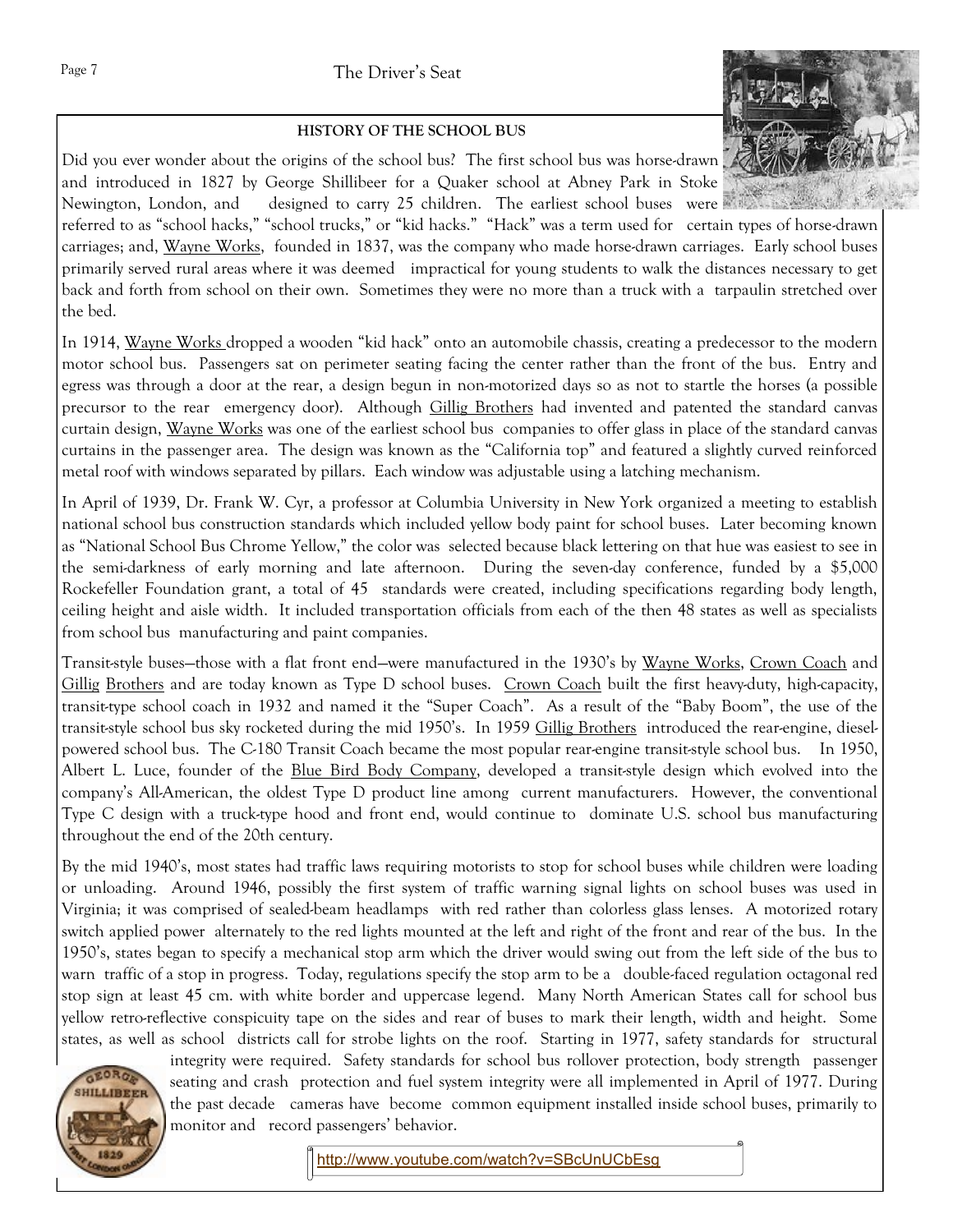A

S

N

 $\Omega$ 

W

Y

D.

A

Y

Rising early and listening to the weather, Hoping the conditions would be much better. With snow on the ground and still falling, Two hours late Carroll County is calling.

Arriving safely and opening the bus door, Cleaning the snow off is now the first chore. Freeing the bus of all the snow and ice, Remembering safety and paying the price.

Pre-trip is complete and one turn of the key, First stop in sight and on time we will be, Passengers on board and off we go To the next stop as it continues to snow.

The bus seldom slips and slides, But, if it were to move from side to side, The automatic snow chains go into action - And, the bus instantly gains better traction



The wipers are keeping the windshield clear, Allowing the driver to spot crossing deer. Safety is foremost on the driver's mind Being careful not to leave any passengers behind.

Arriving at the school safe and sound Even though the driver's heart may pound. Early dismissal could be the call, But the driver is always on the ball.

By Rick Sommer